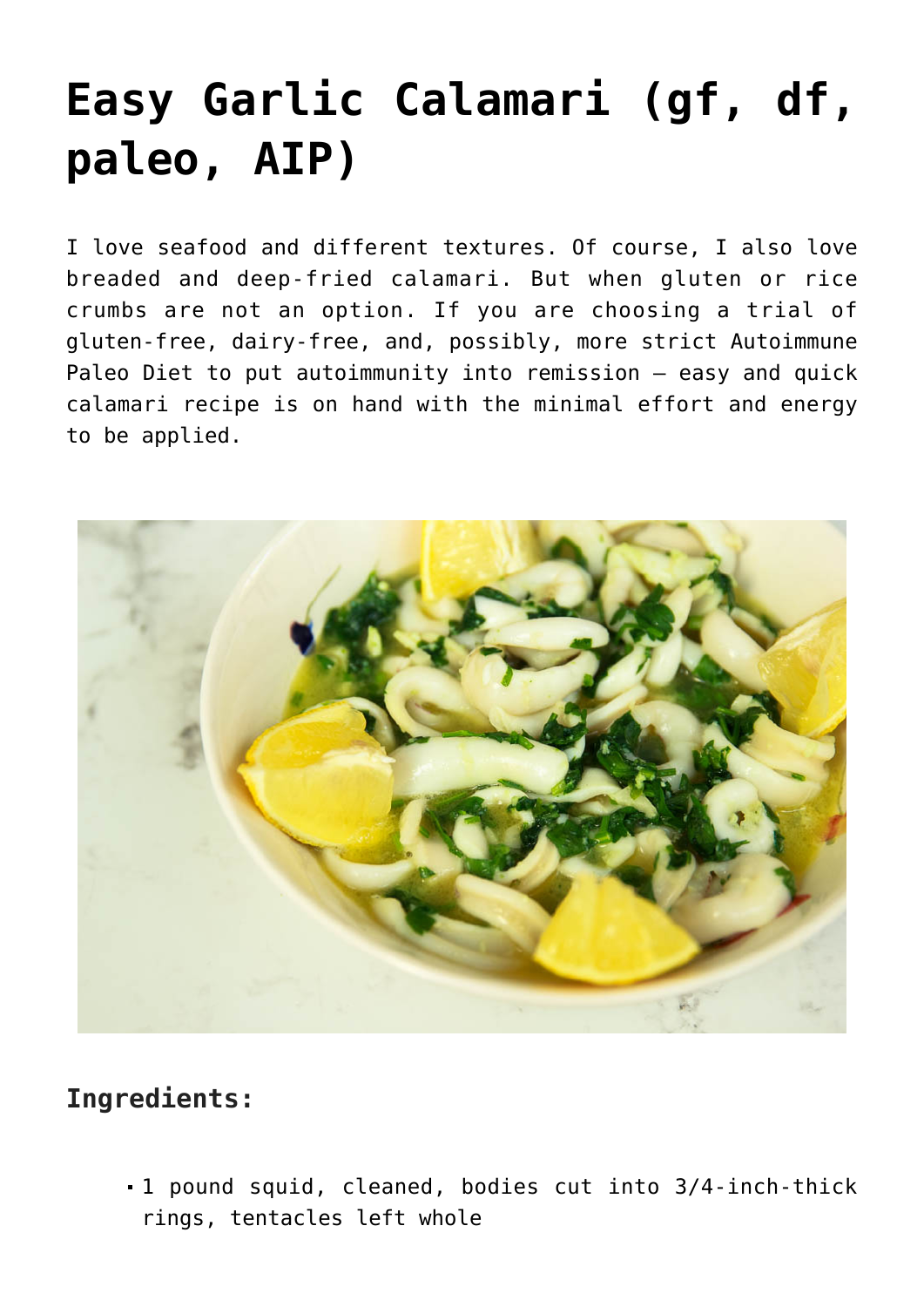- 1 tablespoon extra-virgin olive oil
- 2 tablespoons unsalted butter (1/4 stick)
- 2 teaspoons finely chopped garlic
- 1 tablespoon coarsely chopped Italian parsley leaves
- $Salt$
- Freshly ground black pepper
- 1 lemon, cut into wedges

## **How To:**

- 1. Wash calamari and dry it with a paper towel.
- 2. Add avocado oil (or tallow or lard) to a frying pan and heat it on medium heat.
- 3. Add calamari, then add butter (omit for AIP), garlic, and parsley.
- 4. Add salt and any other spices you like. I kept it simple with salt and pepper. Cook for about 1 to 2 minutes, tossing it regularly until it turns opaque. If you overcook calamari it will be rubbery and hard to chew.
- 5. Season to your taste put it in a pretty bowl and, and serve with lemon wedges.

This quick appetizer takes only 10-15 minutes to cook from start to finish and is a good source of protein that is so necessary for those who suffer from hypothyroidism. Amino acid tyrosine that is derived from protein molecules is a building block for thyroid hormone and neurotransmitter dopamine that helps us focus and be productive.

Making sure you have some source of protein (and fat) with each meal is very helpful to stabilize your mood and provide enough building blocks for dopamine and thyroid hormone production.